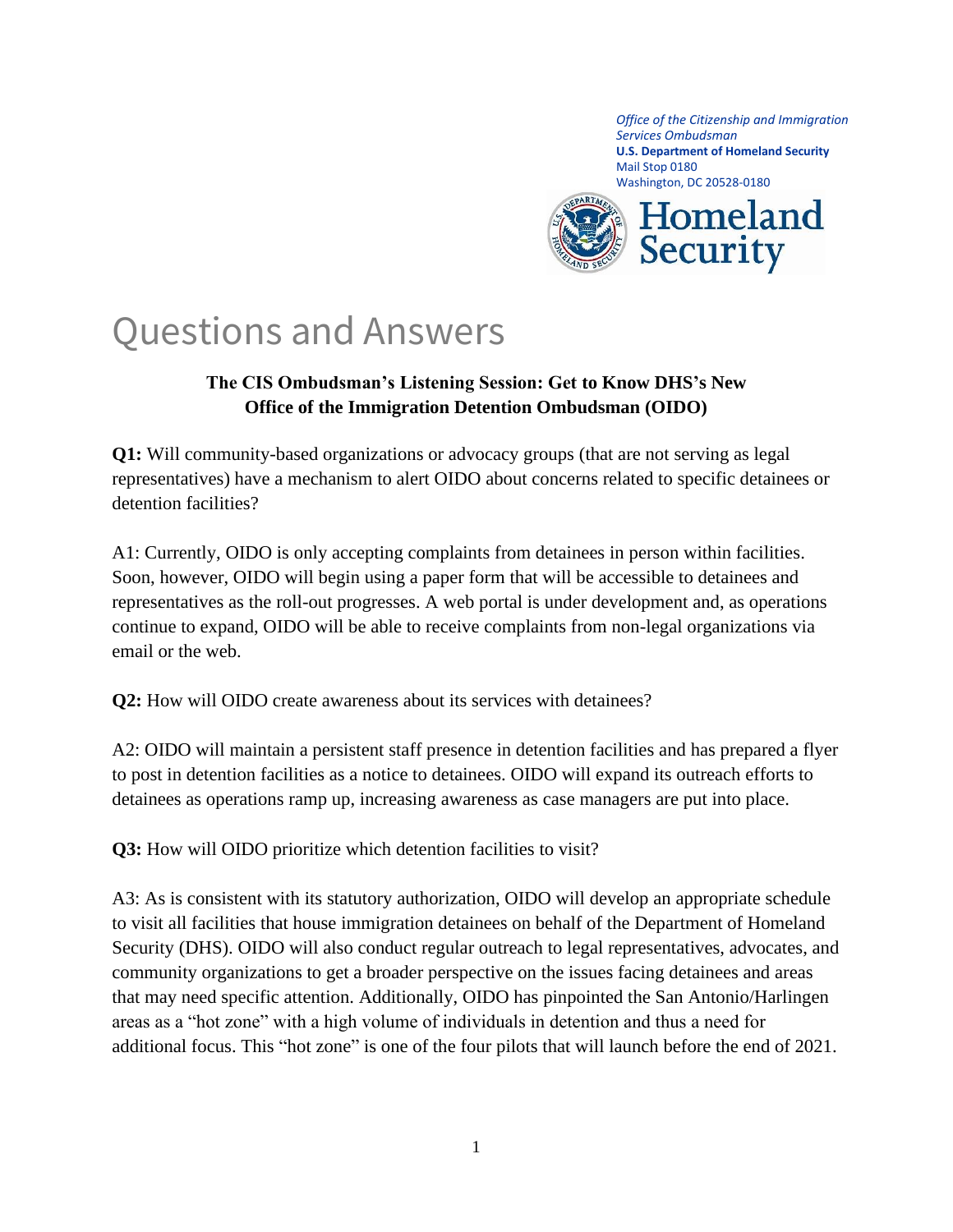**Q4:** How will a detainee be able to file a complaint regarding conditions in a detention facility? Will there be a hotline available for them?

A4: Detainees will be able to file directly with the case manager who visits their facility or using the paper form. Ultimately, detainees will be able to file a complaint online or via the phone, but these capabilities are not yet operational.

**Q5:** How will OIDO protect detainees from retaliation by detention facility personnel?

A5: OIDO's persistent presence in the facilities will allow a first-hand perspective on the treatment of individuals who decide to speak with OIDO about their concerns. OIDO is fostering relationships with the Offices of Professional Responsibility at U.S. Immigration and Customs Enforcement (ICE) and U.S. Customs and Border Protection (CBP) and has been in contact with local ICE leadership throughout the country. OIDO intends to continue building these relationships and developing positive, reciprocal lines of communication that will allow the new office to inform the necessary parties quickly of anything harmful it observes. It is in the best interest of OIDO's mission to ensure no individual be discouraged from engaging with the office, nor suffer consequences for raising issues.

OIDO also respects the privacy and confidentiality of detainees. The amount of information provided to OIDO will be up to the detainee and/or their representative; not all fields in the intake form will be required. Further, OIDO case managers will only share information with detention staff and contractors to the extent it is necessary to resolve the issue at hand.

**Q6:** Will OIDO be involved in release and parole decisions?

A6: OIDO does not have the authority to address release and parole decisions or whether a person should be detained but may refer those cases to other DHS offices.

**Q7:** Is it within OIDO's mandate to actively identify veterans in detention?

A7: OIDO's work will include examining the demographics of detention facilities to determine whether certain demographic groups are being treated differently.

**Q8:** What is the role of the CIS Ombudsman in relation to the new Immigration Detention Ombudsman?

A8: The CIS Ombudsman handles case review for people with pending USCIS cases and OIDO conducts reviews of detention conditions. However, some individuals in detention may have cases with USCIS, which could become a part of the CIS Ombudsman's workload. The CIS